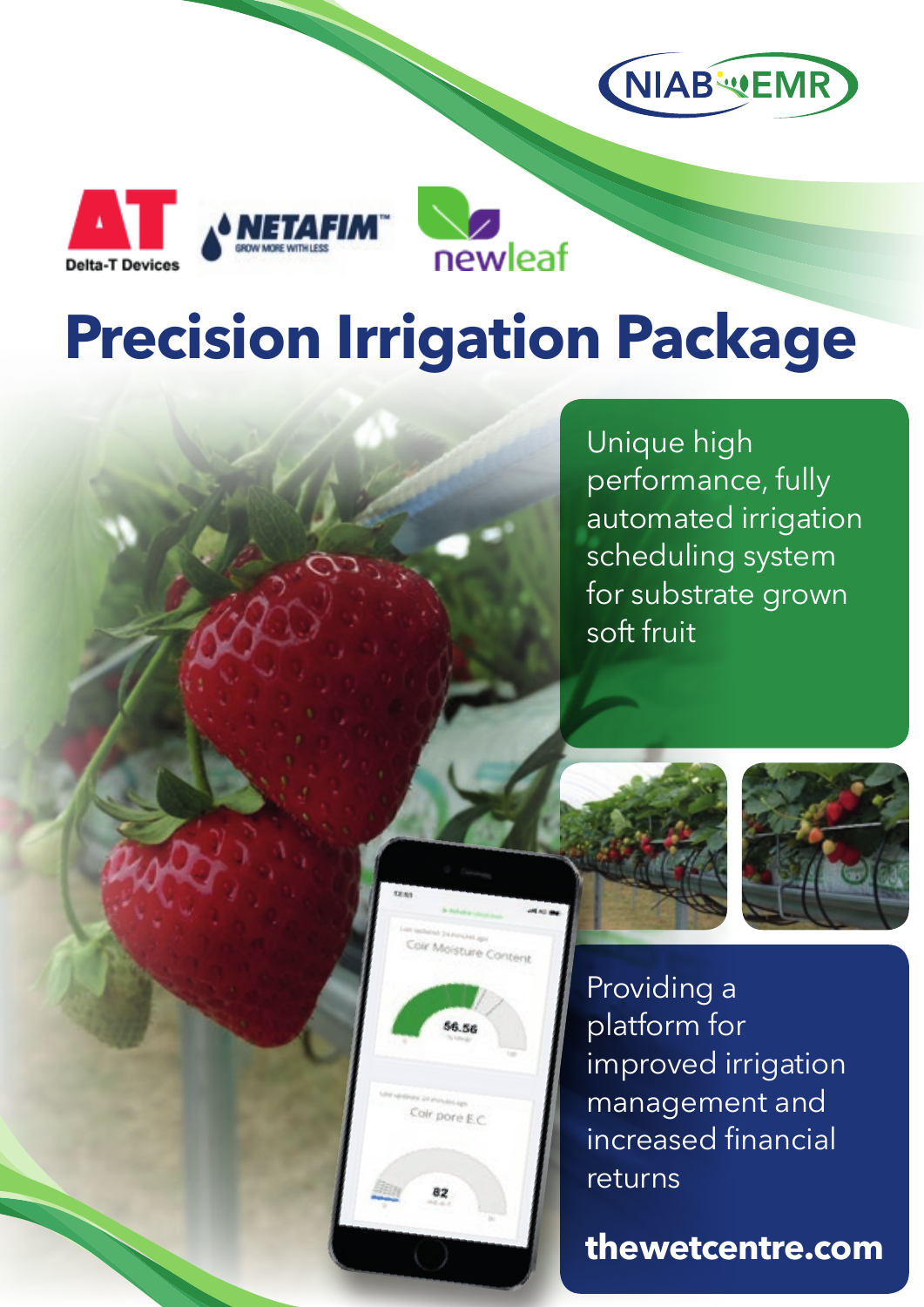# **GROWER BENEFITS**

### **1) Optimised Irrigation Management**

The Precision Irrigation Package (PIP) uses precision sensors which link to a data logger to constantly monitor and accurately maintain coir moisture content. This can help to decrease labour costs by reducing the time spent by skilled personnel on manual monitoring and adjustment of irrigation scheduling.

This 24/7 automation offers protection against the risk of unplanned water deficits. The system is based on 20 years of research and backed up by NIAB EMR specialists whose agronomic support is an integral part of the package, giving growers confidence in their crops throughout the season.

# **2) Consistency, control and confidence: 24/7**

The PIP online dashboard enables growers to monitor the crop's coir moisture content, water use and run off anytime, anywhere using a laptop, tablet or smartphone.

Customisable automatic safeguards immediately alert growers, by SMS text message, to irrigation malfunctions or anomalies.

Settings can be overridden where non-standard applications are required.

# **3) Improved productivity and financial returns**

The PIP automatically matches the irrigation application to crop use, according to settings specified by the grower; helping to avoid over and underwatering events that effect crop yield and quality.

Through industry-based trials, the PIP has demonstrated:

- increased marketable yields of up to 10% in strawberries and 14% in raspberries, compared with manual scheduling;
- run-off can more accurately and precisely managed to control EC levels in the growing media;
- reduced water usage through only applying the amount needed by the crop; decreasing the amount of waste water and the fertiliser it contains, while also saving on energy costs to pump it.

Commercial trials results have indicated significant potential additional net income of, on average, £7,500/ha, whereby a 12 month Return on Investment can be achieved.

# **4) Business expansion through reduced water usage**

The 2017 Water Abstraction Reforms limits growers' water abstraction to that of their historical levels, in turn limiting production levels. The PIP has demonstrated water savings of up to 20%, which can enable growers to increase their production without increasing their water use.

# **Simple irrigation monitoring at your finger-tips 24/7**



The PIP dashboard provides easy, at-a-glance, real-time visualisation of the irrigation within your crop.

# **1. Initial audit**

Ensuring the system is compatible with each grower's irrigation system and production practices

# **3. Installation**

No-hassle set-up performed by professional irrigation engineers

# **5. Crop Monitoring**

Irrigation performance monitored via the 'real time' 24/7 online system, bringing peace of mind to the grower and all backed-up by NIAB EMR's world leading experts in the crop/water relationship



# **4. Training**

Expert training for all irrigation managers on best practice, founded on proven commercial results from years of extensive research

# **6. Initial and ongoing support**

NIAB EMR support days included with every package, providing growers with the reassurance required with the implementation of new equipment and technology

# **2. Equipment**

State-of-the-art, precision monitoring and control equipment provided by industryleading suppliers Netafim and Delta-T

# **A COMPLETE PACKAGE**

# **Precision equipment, professional installation, expert training and crop monitoring – 24 hours a day; 7 days a week**

**Included in the Precision Irrigation Package:**



"The PIP will cut down our labour cost because one person can monitor more hectares. Overall, I can see that it's going to save me quite a lot of time and give me reassurance – you can use your phone to see what's going on and you have quite a lot of back-up with alarms. It sends me a message when the moisture is above or below optimum."

**Ollie Bekker (Irrigation Manager) Clock House Farm, Kent**